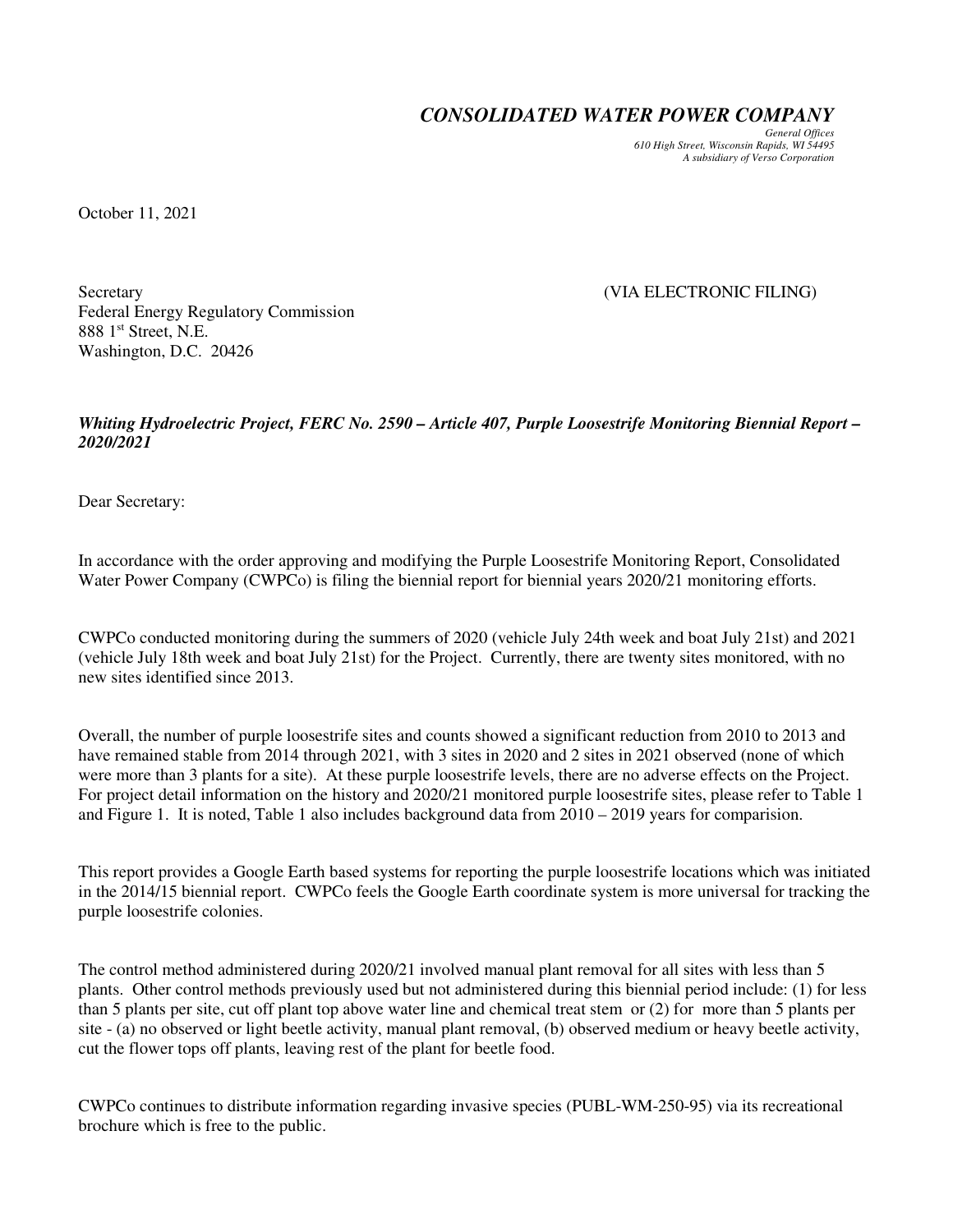If there are any questions, please feel free to contact us at (715) 422-3927 or contact tom.witt@versoco.com.

Sincerely,

CONSOLIDATED WATER POWER COMPANY

Thomas J. Witt

Thomas J. Witt Resources Manager

Enclosure: None

File (Whiting, LG-90-30, Article 407)

cc: Ms. Cheryl Laatsch, Wisconsin Department of Natural Resources (electronic email) Mr. Nicholas Utrup, U.S. Fish & Wildlife Service, St. Paul, MN (electronic email)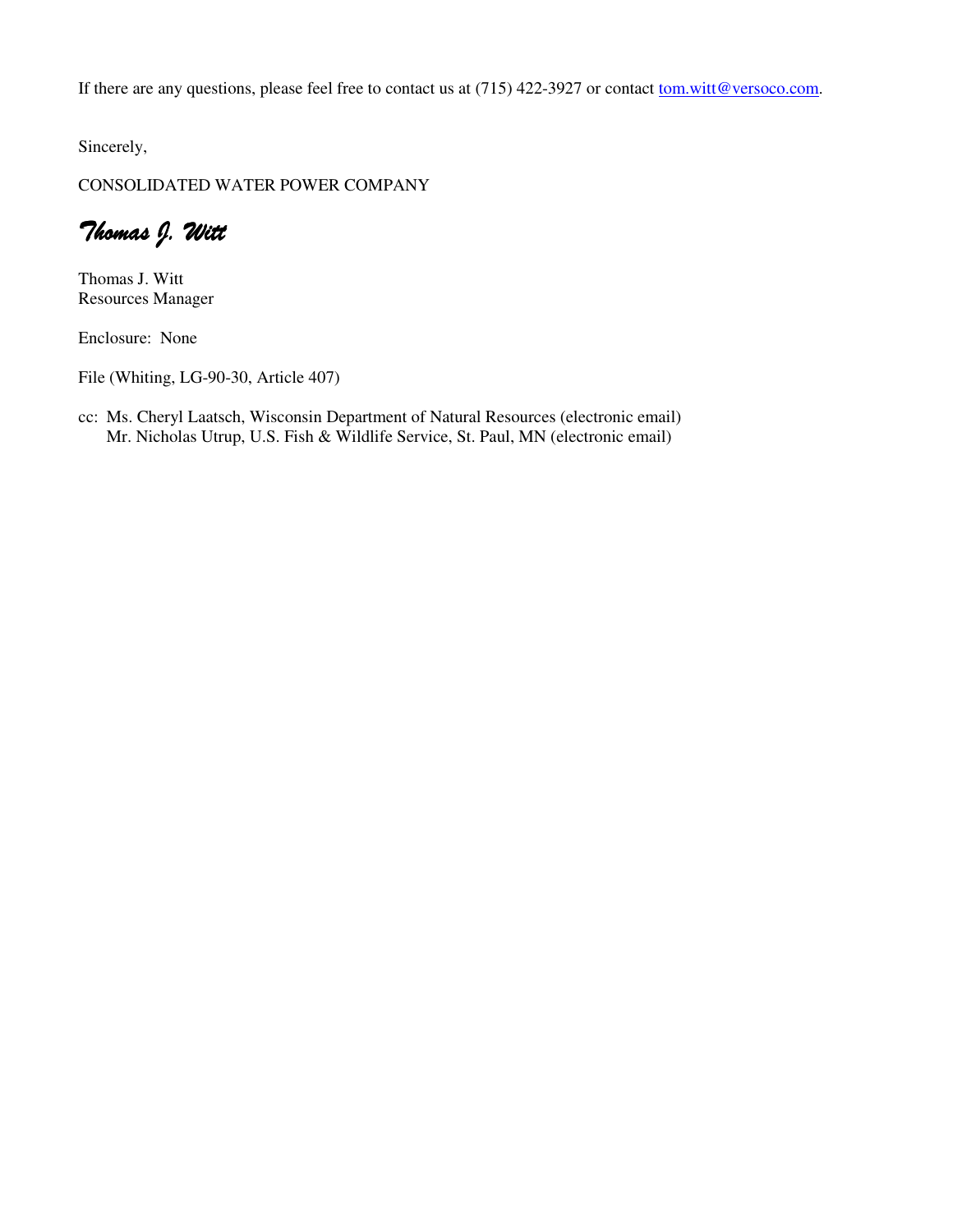## **Table 1 – Purple Loosestrife Monitoring Site Data**

## **Whiting Hydroelectric Project – Purple Loosestrife Biennial Monitoring 2010 through 2021**

| <b>Site</b>    | <b>Description</b> | <b>GPS</b>         | <b>Plt</b>     | <b>Beetle</b>   | <b>Chem</b>    | <b>Action Taken</b>              |
|----------------|--------------------|--------------------|----------------|-----------------|----------------|----------------------------------|
| N <sub>0</sub> |                    | <b>Coordinates</b> | <b>Density</b> |                 |                |                                  |
|                |                    | (Google Earth)     |                | <b>Activity</b> | <b>Applied</b> |                                  |
| $\mathbf{1}$   | N. Tip of Rock     | Lat 44.4978,       | $1$ plt        | None            | Yes            | 2010 - removed, chemical applied |
|                | Outcrop Island     | Long -89.5927      | None           |                 |                | $2011$ - no plants               |
|                | GL7                |                    | None           |                 |                | $2012$ – no plants               |
|                |                    |                    | None           |                 |                | $2013$ – no plants               |
|                |                    |                    | None           |                 |                | $2014 - no$ plants               |
|                |                    |                    | 2 plts         | Medium          | No             | $2015$ – removed                 |
|                |                    |                    | 4 plts         | Medium          | No             | $2016$ – removed                 |
|                |                    |                    | None           |                 |                | $2017-21$ – no plants            |
| 2              | N. Tip of Rock     | Lat 44.4980,       | None           |                 |                | $2010-13$ - no plants            |
|                | Outcrop Island     | Long -89.5918      | None           |                 |                | $2014-21$ – no plants            |
|                | GL7                |                    |                |                 |                |                                  |
| $\mathfrak{Z}$ | E. Shoreline       | Lat 44.4953,       | 3 plts         | None            | Yes            | 2010 - removed, chemical applied |
|                | GL1                | Long -89.5874      | None           |                 |                | 2011 - no plants                 |
|                |                    |                    | None           |                 |                | $2012$ – no plants               |
|                |                    |                    | None           |                 |                | $2013$ – no plants               |
|                |                    |                    | None           |                 |                | $2014-17$ - no plants            |
|                |                    |                    | $1$ plt        | Medium          | No             | $2018$ – removed                 |
|                |                    |                    | None           |                 |                | $2019 - no$ plants               |
|                |                    |                    | $1$ plt        | Light           | No             | $2020$ – removed                 |
|                |                    |                    | None           |                 |                | $2021$ – no plants               |
| 4              | E. ShorelineGL1    | Lat 44.4927,       | 6 plts         | Light           | Yes            | 2010 - removed, chemical applied |
|                | Ass't Care         | Long -89.5841      | 9 plts         | Light           | No             | 2011 - removed                   |
|                |                    |                    | 2 plts         | Light           | No             | $2012$ – removed                 |
|                |                    |                    | 1 plt          | Light           | N <sub>o</sub> | $2013$ – removed                 |
|                |                    |                    | None           |                 |                | $2014/15$ – no plants            |
|                |                    |                    | None           |                 |                | $2016 - no$ plants               |
|                |                    |                    | 2 plts         | Light           | No             | $2017$ – removed                 |
|                |                    |                    | None           |                 |                | $2018-21$ - no plants            |
| 5              | <b>Boat Launch</b> | Lat 44.4924,       | 2 plts         | None            | Yes            | 2010 - removed, chemical applied |
|                |                    | Long -89.5879      | None           |                 |                | $2011-13$ - no plants            |
|                |                    |                    | None           |                 |                | $2014-21$ – no plants            |
| 6              | <b>Upstrm Boat</b> | Lat 44.4928,       | 2 plts         | None            | Yes            | 2010 - removed, chemical applied |
|                | Launch W side      | Long -89.5899      | None           |                 |                | 2011 - no plants                 |
|                |                    |                    | $1$ plt        | None            | No             | $2012$ – removed                 |
|                |                    |                    | None           |                 |                | $2013 - no$ plants               |
|                |                    |                    | None           |                 |                | $2014-21$ – no plants            |
| $\tau$         | <b>Upstrm Boat</b> | Lat 44.4949,       | 2 plts         | None            | Yes            | 2010 - removed, chemical applied |
|                | Launch W side      | Long -89.5929      | None           |                 |                | $2011$ - no plants               |
|                |                    |                    | 3 plts         | Light           | N <sub>o</sub> | $2012$ – removed                 |
|                |                    |                    | 2 plts         | None            | No             | $2013$ – removed                 |
|                |                    |                    | None           |                 |                | $2014-21$ – no plants            |
| $\overline{8}$ | Small Rock         | Lat 44.4966,       | 2 plts         | None            | Yes            | 2010 - removed, chemical applied |
|                | Island W GL2       | Long -89.5932      | $1$ plt        | Light           | No             | $2011$ – removed                 |
|                |                    |                    | 5 plts         | Light           | N <sub>o</sub> | $2012$ – removed                 |
|                |                    |                    | None           |                 |                | $2013$ – no plants               |
|                |                    |                    | 4 plts         | Light           | N <sub>o</sub> | $2014/15$ – removed              |
|                |                    |                    | 4 plts         | Heavy           | N <sub>o</sub> | $2016$ – removed                 |
|                |                    |                    | None           |                 |                | $2017 - no$ plants               |
|                |                    |                    | 4 plts         | Heavy           | N <sub>o</sub> | $2018$ – removed                 |
|                |                    |                    | 3 plts         | Heavy           | No             | $2019$ – removed                 |
|                |                    |                    | 2 plts         | Light           | No             | $2020$ – removed                 |
|                |                    |                    | None           |                 |                | $2021$ – no plants               |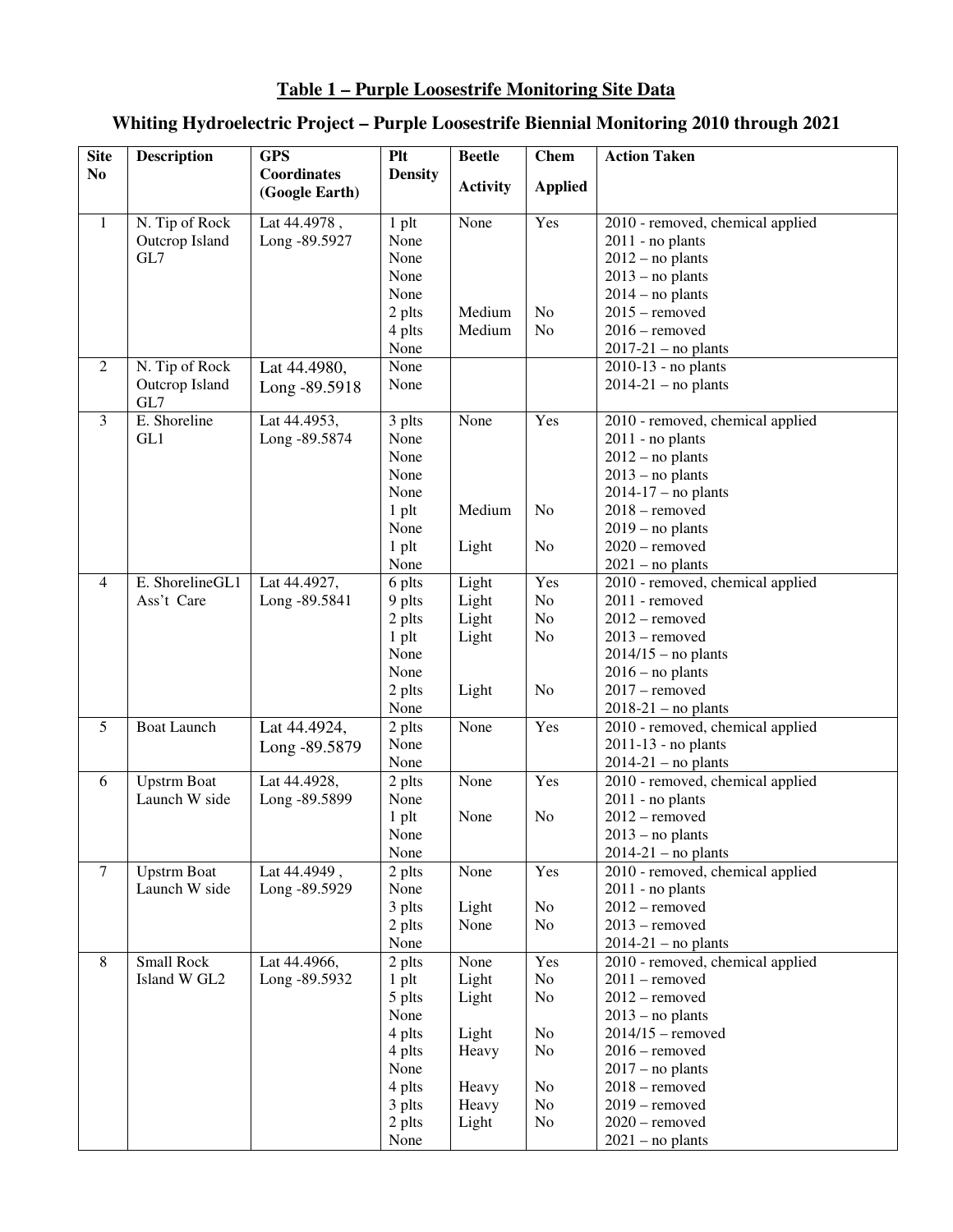| <b>Site</b>    | <b>Description</b> | <b>GPS</b>         | <b>Plt</b>     | <b>Beetle</b>   | <b>Chem</b>    | <b>Action Taken</b>                          |
|----------------|--------------------|--------------------|----------------|-----------------|----------------|----------------------------------------------|
| N <sub>0</sub> |                    | <b>Coordinates</b> | <b>Density</b> | <b>Activity</b> | <b>Applied</b> |                                              |
|                |                    |                    |                |                 |                |                                              |
| $\overline{9}$ | SW corner GL2      | Lat 44.4946,       | 1 plt          | None            | Yes            | 2010 - removed, chemical applied             |
|                | Island             | Long -89.5913      | None           |                 |                | $2011$ - no plants                           |
|                |                    |                    | None           |                 |                | $2012$ – no plants                           |
|                |                    |                    | None           |                 |                | $2013$ – no plants                           |
|                |                    |                    | None           |                 |                | $2014/15$ – no plants                        |
|                |                    |                    | 4 plts         | Light           | N <sub>o</sub> | $2016$ – removed                             |
|                |                    |                    | None           |                 |                | $2017-21$ – no plants                        |
| 10             | Above HH           | Lat 44.5012,       | 10 plts        | Heavy           | $\rm No$       | 2010 – removed flower tops, rest for beetles |
|                | bridge W shore     | Long -89.5963      | None           |                 |                | $2011 - no$ plants                           |
|                |                    |                    | 2 plts         | Light           | No             | $2012$ – removed                             |
|                |                    |                    | None           |                 |                | $2013$ – no plants                           |
|                |                    |                    | None           |                 |                | $2014-17$ - no plants                        |
|                |                    |                    | 6 plts         | Medium          | No             | 2018 – removed flower tops, rest for beetles |
|                |                    |                    | None           |                 |                | $2019-21$ – no plants                        |
| 11             | Above recr site    | Lat 44.5063,       | 8 plts         | None            | Yes            | 2010 - removed, chemical applied             |
|                | fishing area       | Long -89.5935      | None           |                 |                | $2011$ - no plants                           |
|                |                    |                    | None           |                 |                | $2012$ – no plants                           |
|                |                    |                    | None<br>None   |                 |                | $2013$ – no plants                           |
|                | McDonald           |                    |                | None            | Yes            | $2014-21$ – no plants                        |
| 12             | Island             | Lat 44.5114,       | $1$ plt        |                 | No             | 2010 - removed, chemical applied             |
|                |                    | Long -89.5890      | 6 plts<br>None | Heavy           |                | 2011 - removed flower tops, rest for beetles |
|                | NW tip             |                    | None           |                 |                | $2012$ – no plants<br>$2013$ – no plants     |
|                |                    |                    | None           |                 |                | $2014-21$ - no plants                        |
| 13             | South of Trans     | Lat 44.5040,       | 4 plts         | None            | Yes            | 2010 - removed, chemical applied             |
|                | Line, W shore      | Long -89.5955      | None           |                 |                | $2011$ - no plants                           |
|                |                    |                    | 3 plts         | Light           | No             | $2012$ – removed                             |
|                |                    |                    | 2 plts         | Light           | No             | $2013$ – removed                             |
|                |                    |                    | 2 plts         | Light           | N <sub>o</sub> | $2014/15$ – removed                          |
|                |                    |                    | None           |                 |                | $2016/17$ - no plants                        |
|                |                    |                    | 5 plts         | Light           | No             | 2018 - removed plants                        |
|                |                    |                    | 3 plts         | Medium          | No             | 2019 - removed plants                        |
|                |                    |                    | 3 plts         | Light           | No             | 2020 - removed plants                        |
|                |                    |                    | 2 plts         | Light           | N <sub>0</sub> | 2021 – removed plants                        |
| 14             | S. RR cross, E     | Lat 44.5122,       | 5 plts         | None            | Yes            | 2010 - removed, chemical applied             |
|                | shore Sect 32      | Long -89.5870      | None           |                 |                | $2011$ - no plants                           |
|                |                    |                    | 2 plts         | None            | N <sub>o</sub> | $2012$ – removed                             |
|                |                    |                    | None           |                 |                | $2013 - no$ plants                           |
|                |                    |                    | None           |                 |                | $2014-21$ - no plants                        |
| 15             | S. RR cross, E     | Lat 44.5115,       | 5 plts         | None            | Yes            | 2010 - removed, chemical applied             |
|                | shore GL1          | Long -89.5869      | None           |                 |                | $2011$ - no plants                           |
|                |                    |                    | None           |                 |                | $2012$ – no plants                           |
|                |                    |                    | None           |                 |                | $2013$ – no plants                           |
|                |                    |                    | None           |                 |                | $2014-21$ – no plants                        |
| 16             | S HH bridge        | Lat 44.5000,       | 10 plts        | None            | Yes            | 2010 - removed, chemical applied             |
|                | E shore            | Long -89.5911      | None           |                 |                | $2011$ - no plants                           |
|                |                    |                    | None           |                 |                | $2012$ – no plants                           |
|                |                    |                    | None           |                 |                | $2013$ – no plants                           |
|                |                    |                    | None           |                 |                | $2014-21$ – no plants                        |
| 17             | Under HH           | Lat 44.5009,       | 4 plts         | None            | Yes            | 2010 - removed, chemical applied             |
|                | bridge E shore     | Long -89.5911      | None           |                 |                | $2011$ - no plants                           |
|                |                    |                    | None           |                 |                | $2012$ – no plants                           |
|                |                    |                    | None           |                 |                | $2013 - no$ plants                           |
|                |                    |                    | None           |                 |                | $2014-20$ – no plants                        |
|                |                    |                    | 2 plts         | Light           | N <sub>0</sub> | $2021$ – removed                             |
|                |                    |                    |                |                 |                |                                              |
|                |                    |                    |                |                 |                |                                              |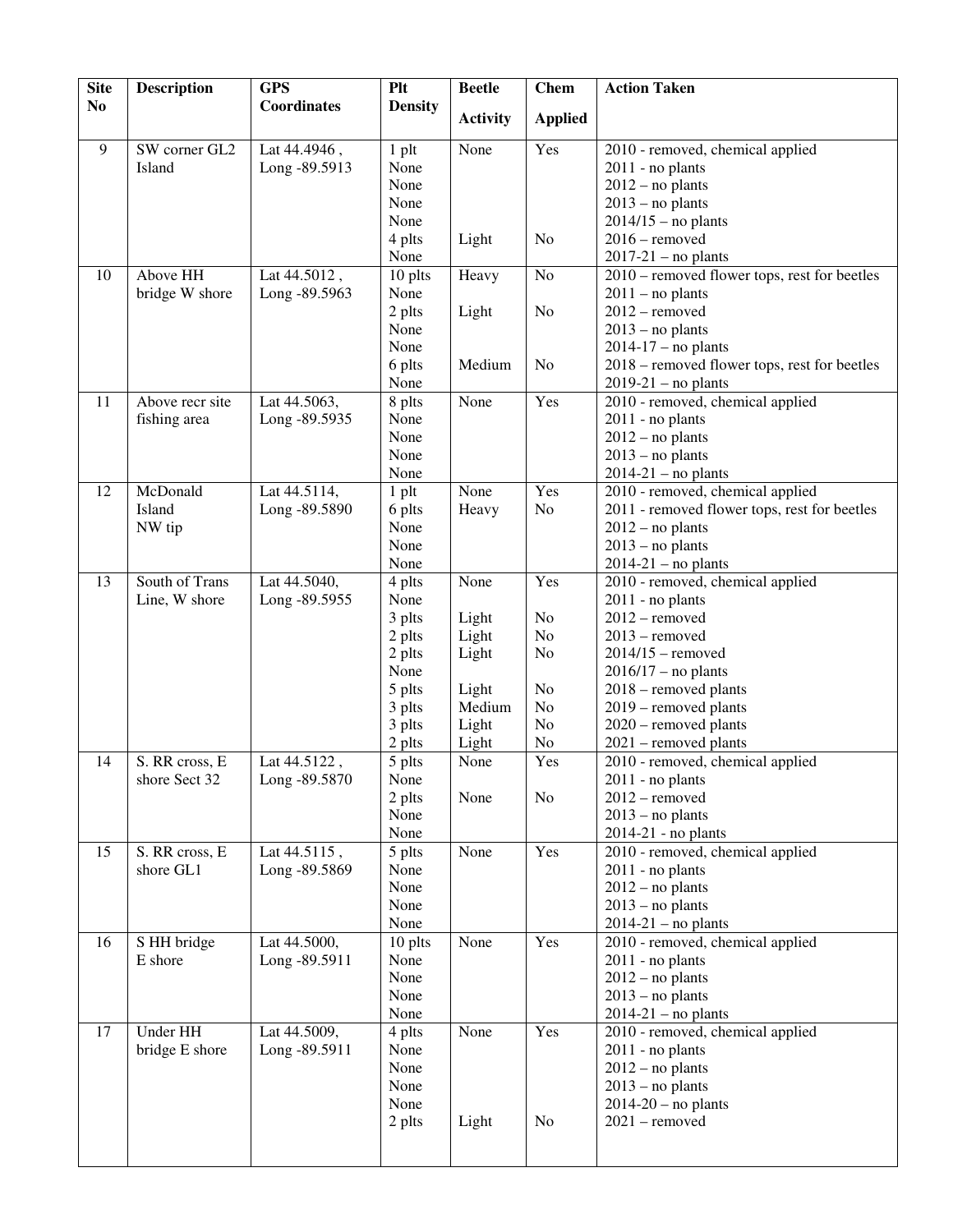| <b>Site</b>    | <b>Description</b> | <b>GPS</b>         | Plt            | <b>Beetle</b>   | <b>Chem</b>    | <b>Action Taken</b>              |
|----------------|--------------------|--------------------|----------------|-----------------|----------------|----------------------------------|
| N <sub>0</sub> |                    | <b>Coordinates</b> | <b>Density</b> | <b>Activity</b> | <b>Applied</b> |                                  |
| 18             | N HH bridge        | Lat $44.5013$ .    | 3 plts         | None            | Yes            | 2010 - removed, chemical applied |
|                | E shore            | Long -89.5910      | None           |                 |                | $2011$ - no plants               |
|                |                    |                    | None           |                 |                | $2012$ – no plants               |
|                |                    |                    | None           |                 |                | $2013$ – no plants               |
|                |                    |                    | None           |                 |                | $2014-21$ – no plants            |
| 19             | Rock Island E      | Lat 44.4968,       | 4 plts         | None            | Yes            | 2010 - removed, chemical applied |
|                | shore, GL1         | Long -89.5889      | None           |                 |                | $2011$ - no plants               |
|                |                    |                    | None           |                 |                | $2012$ – no plants               |
|                |                    |                    | 2 plts         | None            | N <sub>0</sub> | $2013$ – removed                 |
|                |                    |                    | None           |                 |                | $2014/15$ – no plants            |
|                |                    |                    | None           |                 |                | $2016$ – no plants               |
|                |                    |                    | 2 plts         | Light           | No             | $2017$ – removed                 |
|                |                    |                    | None           |                 |                | $2018-21$ – no plants            |
| 20             | Small island       | Lat 44.5047,       | 4 plts         | Light           | N <sub>0</sub> | $2012$ – removed                 |
|                | above HH brdg      | Long -89.5899      | None           |                 |                | $2013$ – no plants               |
|                |                    |                    | 4 plts         | Light           | N <sub>0</sub> | $2014$ – removed                 |
|                |                    |                    | 3 plts         | Medium          | N <sub>0</sub> | $2015$ – removed                 |
|                |                    |                    | None           |                 |                | $2016-21$ – no plants            |

Notes: 2010 chemical applied to area around removed plant base. Beetle activity rating based on percentage of leaves with bee-bee holes from beetle feeding: light less than 15%, medium 15% to 30%, heavy greater than 30%.